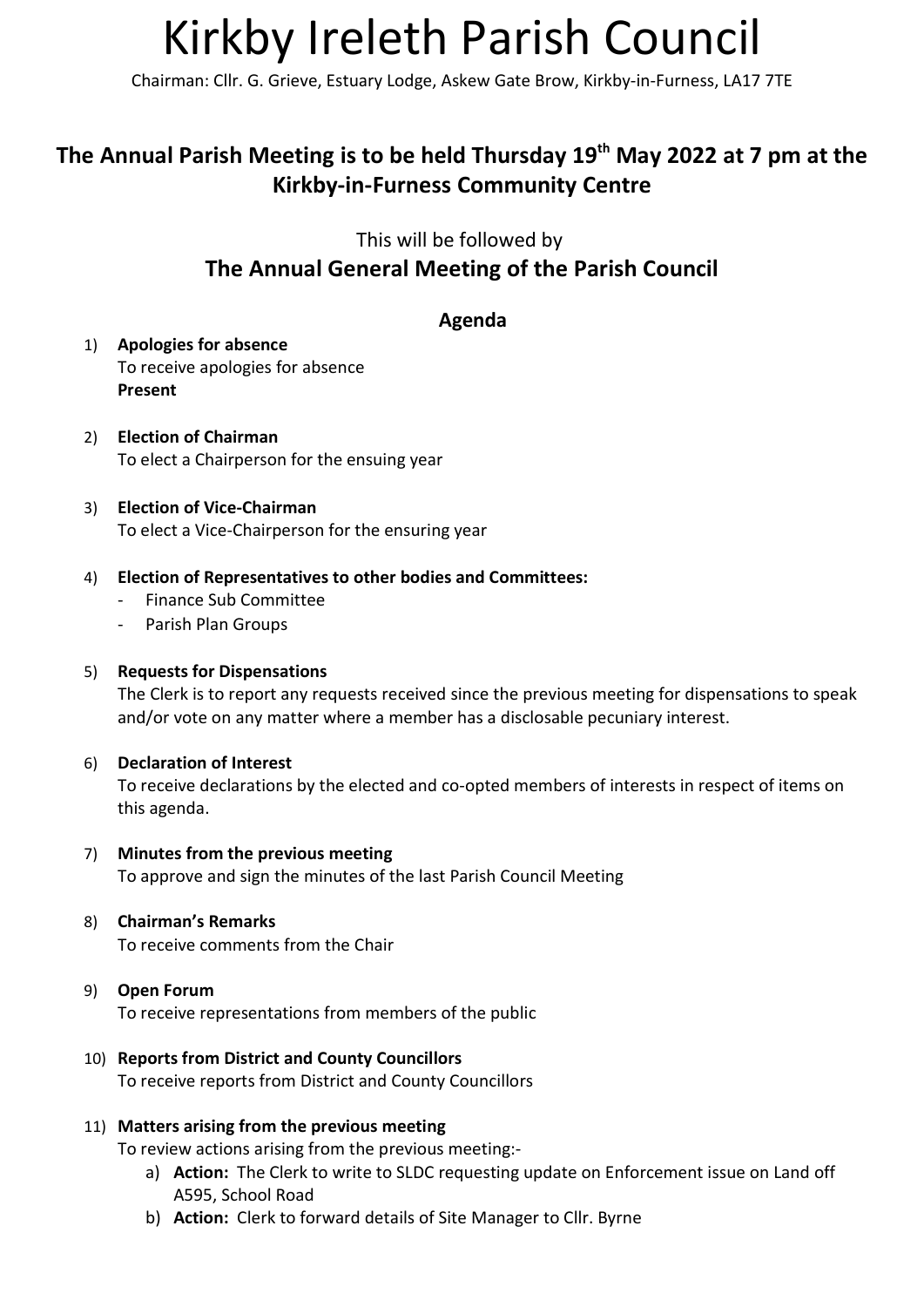- c) Action: Cllr. Byrne to contact the Site Manager regarding damage to the grass verge
- d) Action: Cllr. Byrne to contact Highways and ask them to assess an action plan for the A5092, Grizebeck Hill
- e) Action: Clerk to indicate which benches are covered by Parish Council insurance
- f) Action: Clerk to arrange meeting with Natural England
- g) Action: Cllrs. Grieve and Wilson to meet with Lengthsman
- h) **Action:** Clerk to submit response on the survey by Lake District National Park Authority on second homes/holiday lets

#### 12) Traffic & Highways

- a) A595/A5092 and Highway matters
- b) A595 Grizebeck Improvement Scheme
	- i. Green sign on the A595 at Grizebeck
	- ii. Grizebeck Hall signage
	- iii. Milestones
	- iv. Victorian signposts
- c) Portal Reports To receive reports of defects
- d) Portal Progress To receive reports of defects cleared

#### 13) Parish Plan

- a) Reports
- b) Actions

#### 14) Current Matters

- a) Flooding
- b) Bridge at Marsh Garth
- c) Lake District National Park Southern Boundary Extension
- d) Cutting back of hedges/verges (by Probation Service)
- e) Councillors' surgeries
- f) Road/Wall subsidence Marshside
- g) Village benches
- h) Flooding of the Mosses
- i) Soutergate car park Abandoned vehicles
- j) Queens Jubilee Celebrations
- k) Website
- l) Development adjacent to the school
- m) Gala
- n) Caravan deliveries to Longlands Caravan Park
- o) Footpath 539058 Kirkby Moor

#### 15) Statutory Requirements

16) CGP Kirkby Ireleth Parish Council Trust Fund To receive a report

#### 17) Lengthsman

- a) Receive report of work undertaken
- b) Reports for work to be done

#### 18) Accounts

a) To receive the financial statement for April 2022